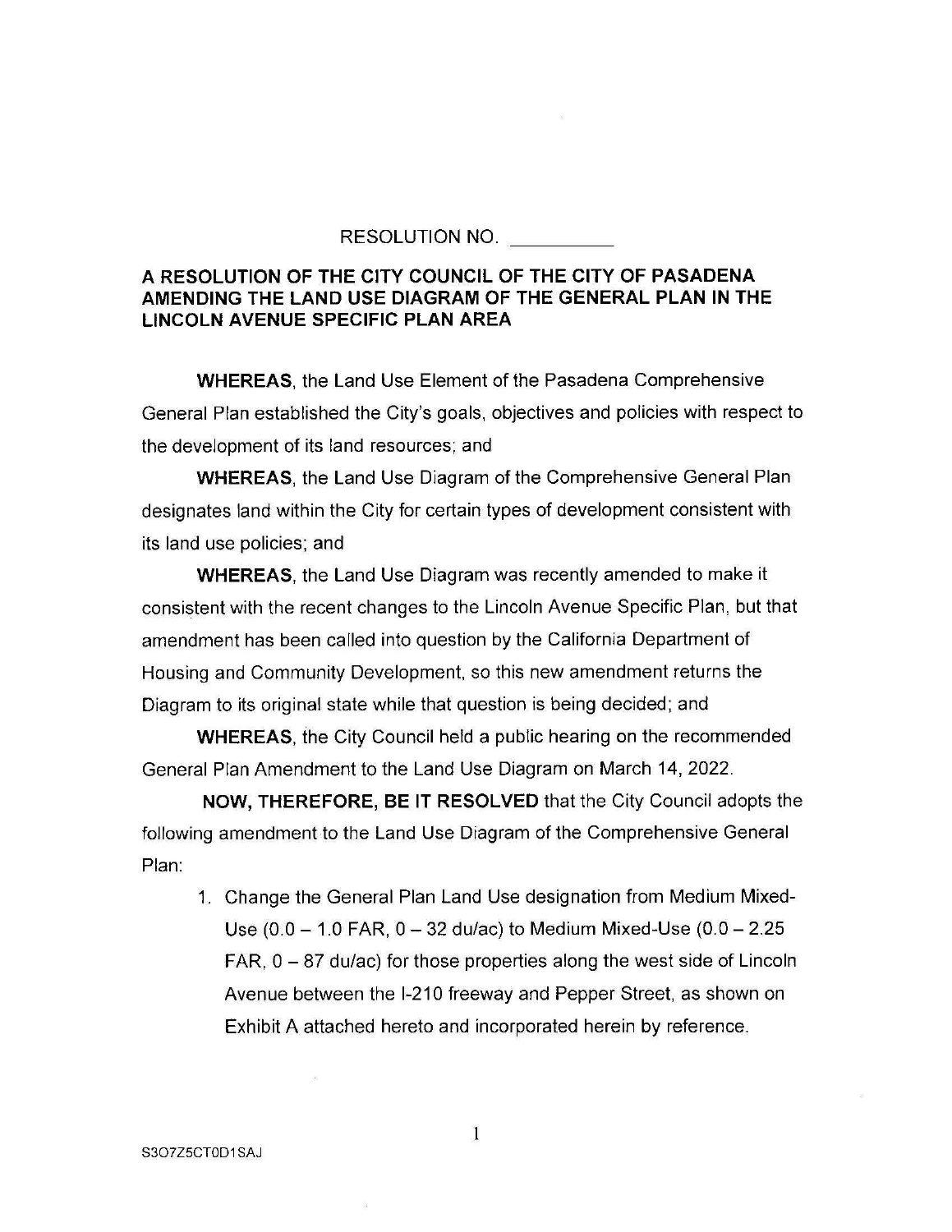Adopted at the \_\_\_\_\_\_\_\_ meeting of the City Council on the \_\_\_\_\_\_ day of \_\_\_\_\_\_\_\_, 2022 by the following vote:

AYES: NOES:

ABSENT:

ABSTAIN:

MARK JOMSKY, CMC, City Clerk

Approved as to form:

 $-2$ 

Theresa E. Fuentes Assistant City Attorney